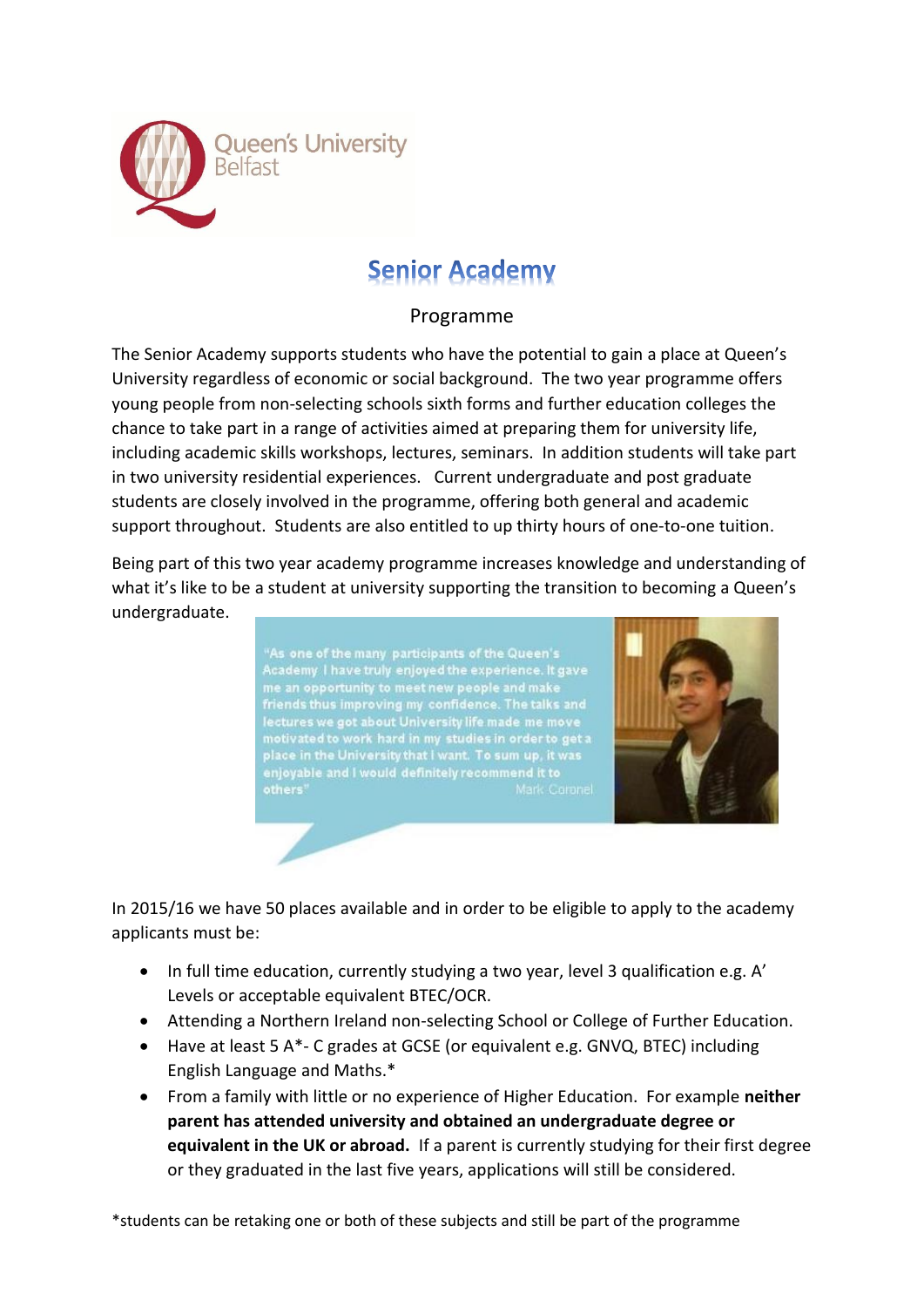Applicants with brothers/sisters who have completed a higher education course or who are presently going through higher education are still eligible as are applicants who have family members outside of the immediate family (e.g. grandparents, cousins, aunts, uncles).

In addition applicants **must** also meet at least **two** of the following eligibility criteria:

- Be in receipt of Educational Maintenance Allowance (EMA)
- Have an annual household income of less than £19,203
- Currently living in care or are care experienced
- Have a registered disability or additional learning need (please see further information on application form)
- Is the main carer for a family member or dependent

### **Our Role: Supporting Students**

Queen's Senior Academy is aimed at supporting students who show the motivation and commitment to achieve their academic potential. We aim to provide the best environment for students to learn about university life, as well as developing the academic skills needed for undergraduate study. One of the major aspects of university life is independent study. Academy students will be given the opportunity to develop skills that will help them take responsibility for their own learning as well as manage time to meet deadlines. Having an individual tutor will further develop knowledge of their subject(s) by means of regular oneto-one tuition.

## **Our Expectations: Personal Commitment and Responsibility**

To ensure that you get all the benefit of being part of the Academy we do require a high level of commitment from students. There are a number of compulsory activities that students must attend, these are detailed below. Students are also entitled to a maximum of thirty hours A 'Level tuition at a time and venue that suits their own personal circumstances. Students can also take advantage of a subject mentor, a Queen's undergraduate who can provide first-hand knowledge and experience of what it's like to study at the university. Whereas the tutoring and mentoring are not a compulsory element of the programme it is strongly advised that this opportunity is utilised by each academy member as competition for university places is extremely high and making use of these resources helps with both exam preparation and performance.

## **Programme: Compulsory and Opt in**

In order to successfully complete the programme students must attend all elements of our compulsory programme. These activities will be held in April, June and August 2015 as well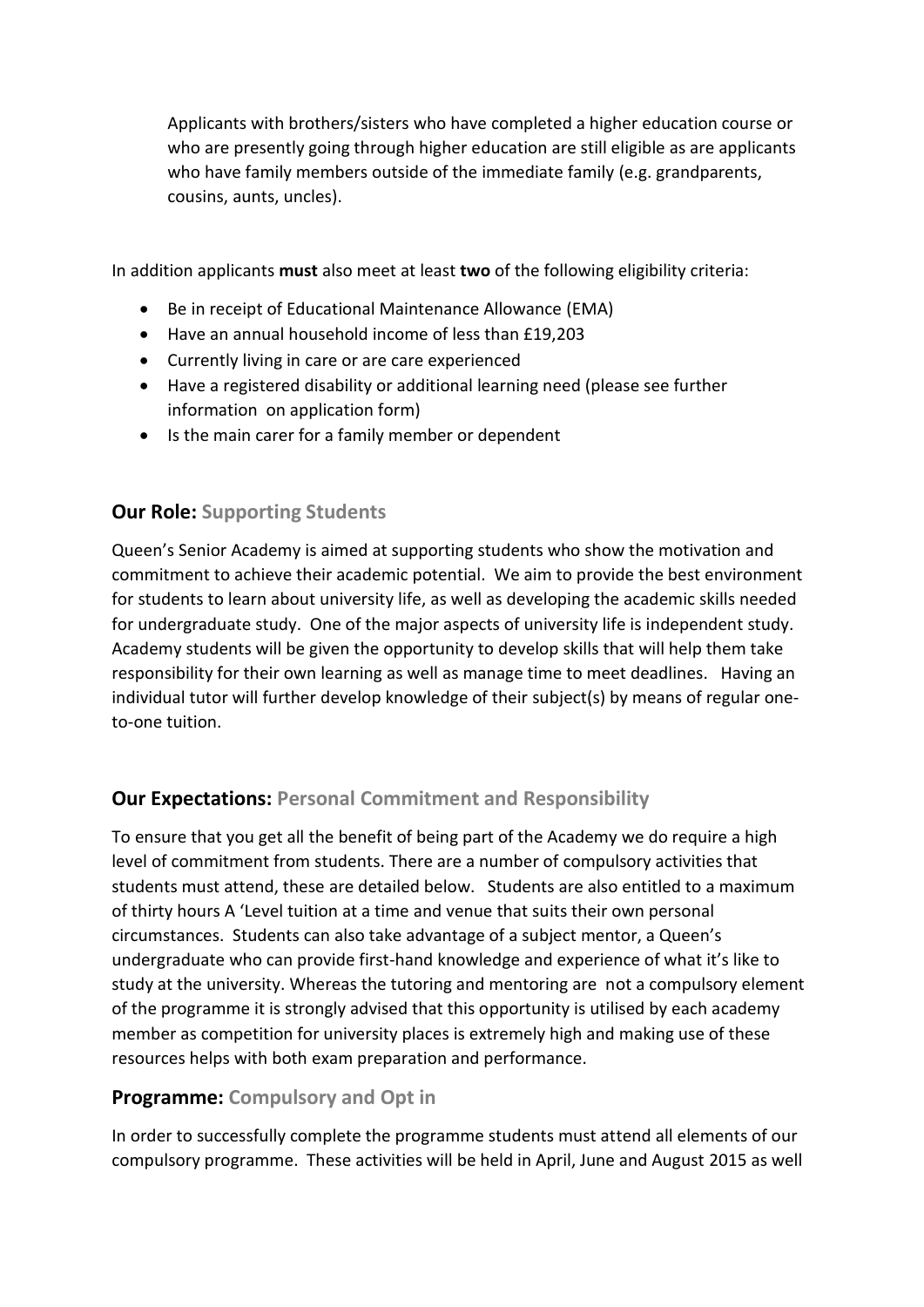as a revision session preparing you for A-Level exams in 2016. It is important that all students ensure that they are available on the compulsory dates we have highlighted on the next page before applying. If a student is offered a place on the programme and later informs us of a family holiday, sporting event or extracurricular school/college activity which clashes with any of our compulsory dates, they won't be able to complete the programme and their place will be forfeited. We will always do our best to support students and extenuating circumstances will of course be taken into account.

# **How to Apply:**

### **Applications for Senior Academy 2015/16**

Applications to the Senor Academy will open on **Monday 19th January 2015**. The application form will be available for download from our Senior Academy web page, an application pack has also been sent to each participating school and college and can be copied.

Completed application forms will need to be submitted by **Friday 13th February 2015.** We will use the information you provide on this form in the selection process for a place on Queen's Senior Academy.

When shortlisting applications we will be looking at the following:

- That you are studying the necessary level 3 qualifications for your chosen subject.
- That you meet the GCSE entry requirements for your chosen subject, or showing evidence that you are doing this.
- Motivation to study at Queen's University.
- Suitable comments supporting your application from your school/college referee.

#### **The Personal Statement**

The personal statement will allow you to tell us why you want to be part of the Queen's Senior Academy, what you are planning to achieve by being part of it and how you will contribute to it. This is your chance to tell us all about you.

The application form must be supported by a member of staff in your 6<sup>th</sup> form or college. This could be a head of year, subject teacher or another member of staff but they must be able to provide the following information to the application:

- Which of the eligibility criteria you meet.
- Comments on your academic suitability for the programme and if possible, your predicted grades.

Applicants will be contacted by the Senior Academy team to confirm their application has been received. We will shortlist all applications. Successful applicants will meet the team between 25<sup>th</sup> – 27<sup>th</sup> March in their school/college to discuss the programme in more detail.

The Senior Academy will meet altogether for induction on **17th April 2015.**